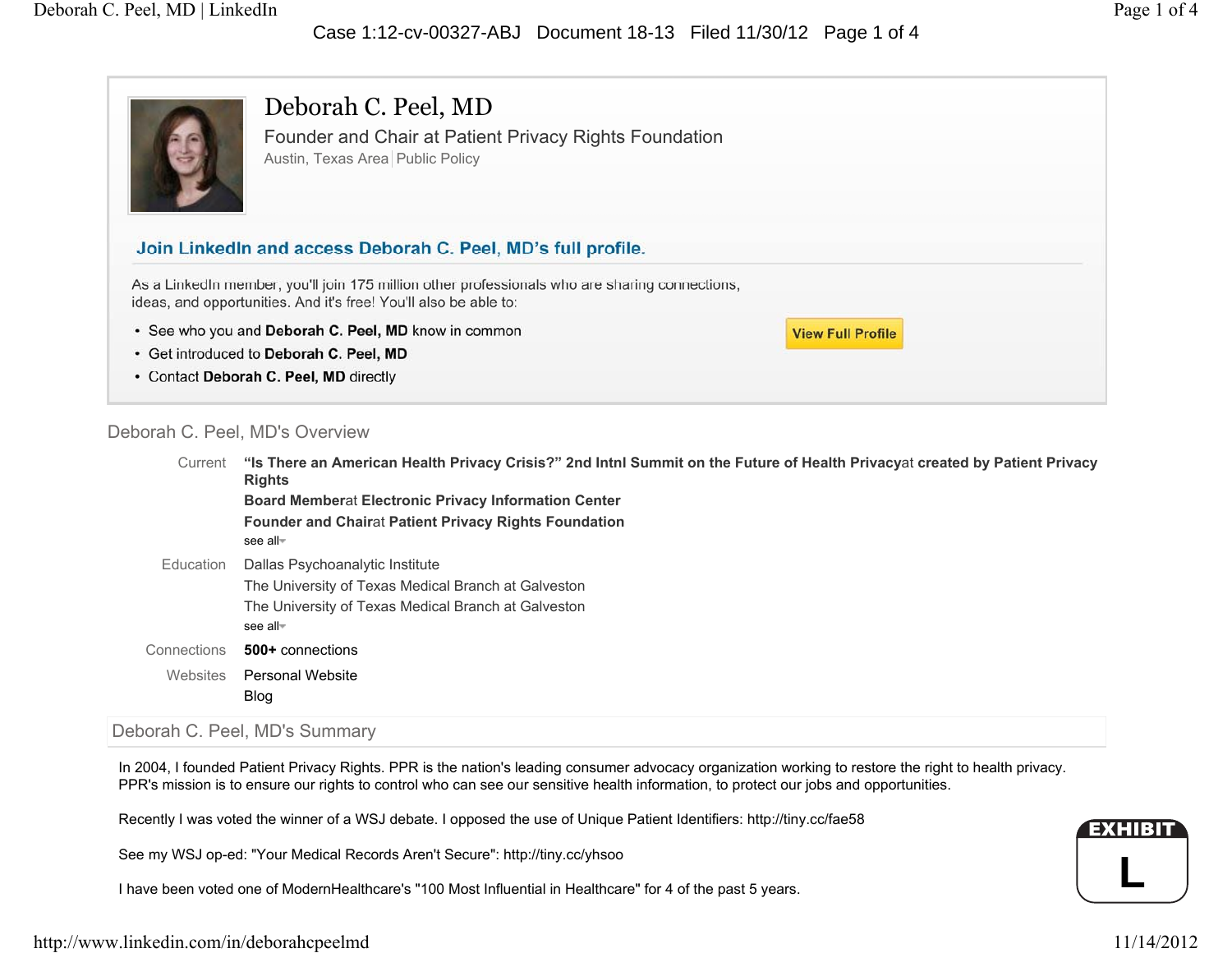## Deborah C. Peel, MD | LinkedIn Page 2 of 4

Case 1:12-cv-00327-ABJ Document 18-13 Filed 11/30/12 Page 2 of 4<br>PPR educates the public about the major threats technology poses to the right to privacy and about solutions, such as realistic and effective privacyenhancing technologies and privacy-by-design to ensure personal control of access to health information, strong privacy principles and standards, and cultural awareness and change. 'Smart' technology', 'smart' legislation, and a 'smart' educated public will create innovative electronic health systems and data exchanges that patients trust and are willing to use.

In 2006, I formed the bipartisan Coalition for Patient Privacy now representing 10.3 million Americans.

Coalition members include: the Family Research Council, the Electronic Privacy Information Center, the ACLU, Consumer Action, Gun Owners of America, and the American Chiropractic Association. In 2007, Microsoft joined the Coalition.

In 2009, the Coalition proposed historic new privacy protections that were included in the stimulus bill: a ban on the sale of protected health information, the right to segment sensitive records, audit trails of all disclosures of protected health information for 3 years, meaningful breach notice when health data security is violated, and data encryption.

In June 2011, Patient Privacy Rights and the UT LBJ School of Public Affairs held the first ever international summit on the future of health privacy in DC. See: www.healthprivacysummit.org

#### **Specialties**

Health Information Privacy, Health Privacy Summit, Electronic Privacy Rights, Health Information Technology, Medical Privacy, Privacy-Innovative Technologies, Consumer-led Certification of Health Technology Systems and Products

## Deborah C. Peel, MD's Experience

#### **"Is There an American Health Privacy Crisis?" 2nd Intnl Summit on the Future of Health Privacy created by Patient Privacy Rights**

June 2011– Present (1 year 6 months) Georgetown Law Center Washington, D.C.

Dates June 6-7, 2012. Location: Georgetown Law Center, Washington, DC See: www.healthprivacysummit.org for agenda and to register to attend or watch live-streaming video.

Farzad Mostashari MD, Natl Coordinator for HIT is the opening keynote and Ross Anderson PhD of Cambridge University is also keynoting. Latanya Sweeney PhD is presenting the PPR/Harvard Health Data map wiki.

#### **Board Member**

**Electronic Privacy Information Center**

June 2009– Present (3 years 6 months)

See: www.epic.org

**Founder and ChairPatient Privacy Rights Foundation** 2004– Present (8 years)

**Solo private practice as a psychoanalyst and physician Deborah C. Peel, MD, Associated** 1977– Present (35 years)

Deborah C. Peel, MD's Skills & Expertise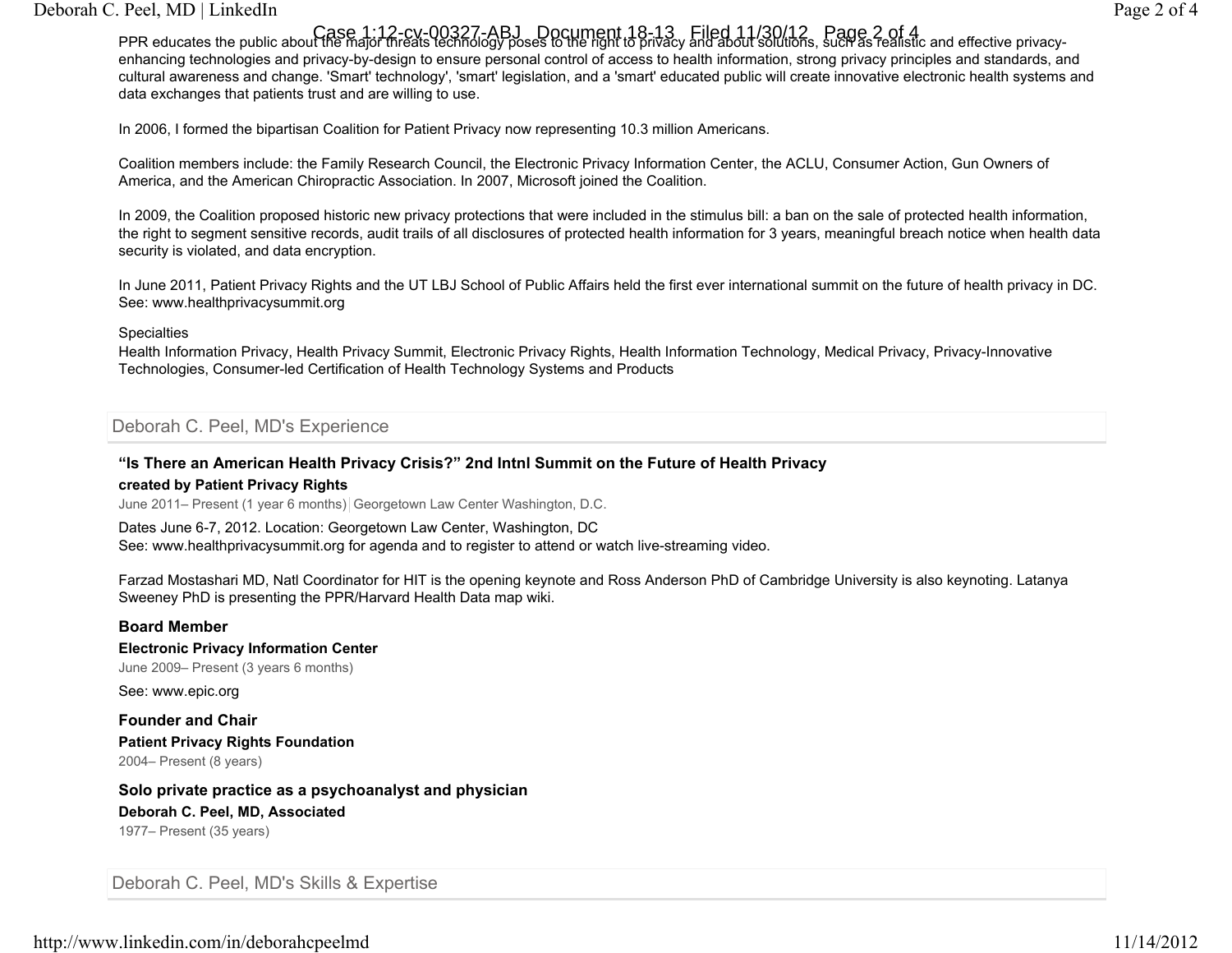## Deborah C. Peel, MD | LinkedIn Page 3 of 4

# EHR Healthcare Health Policy Healthcare Information Technology Public Health Case 1:12-cv-00327-ABJ Document 18-13 Filed 11/30/12 Page 3 of 4

# Deborah C. Peel, MD's Education

## **Dallas Psychoanalytic Institute**

Graduate 1983 – 1999

#### **The University of Texas Medical Branch at Galveston**

Residency in General Adult Psychaitry 1974 – 1977

#### **The University of Texas Medical Branch at Galveston**

M.D. 1970 – 1974

#### **The University of Texas at Austin**

none, pre-med

1968 – 1970

| Deborah C. Peel, MD's Additional Information |                                                                                                                                                                                                                                                                                                                                                                 |
|----------------------------------------------|-----------------------------------------------------------------------------------------------------------------------------------------------------------------------------------------------------------------------------------------------------------------------------------------------------------------------------------------------------------------|
| Websites:                                    | • Personal Website<br>• Blog                                                                                                                                                                                                                                                                                                                                    |
| Interests:                                   | Health Privacy Rights, Health Privacy Summit Health Information Technology, Consumer-led Certification of Privacy in Health IT<br>Systems and Products (Patient Privacy Certified), Consumer Control of Protected Health Information, Electronic Consent, Health<br>Banking and Health Trusts, Privacy Policies, Privacy Law, Digital/Electronic Privacy Rights |
| Groups and<br>Associations:                  | American Psychoanalytic Association, Texas Medical Association, Past President Texas Society of Psychiatric Physicians<br>AAPS - Association of American Physicians & Surgeons                                                                                                                                                                                  |
|                                              | <b>hysiolass and Surger</b><br>CEO/CTO/CFO/CXO/CIO/VP/Director/Manager/President/Head/Entrepreneurs-Leaders Network                                                                                                                                                                                                                                             |
|                                              | NY C New York eHealth Collaborative<br><b>NEW YORK &amp;HEALTH</b><br>COLLABORATIVE                                                                                                                                                                                                                                                                             |
|                                              | Ponemon Institute Distinguished Fellows<br><b>Ponemon Institute</b>                                                                                                                                                                                                                                                                                             |
|                                              | University of Texas School of Information<br><sup>1</sup> information                                                                                                                                                                                                                                                                                           |